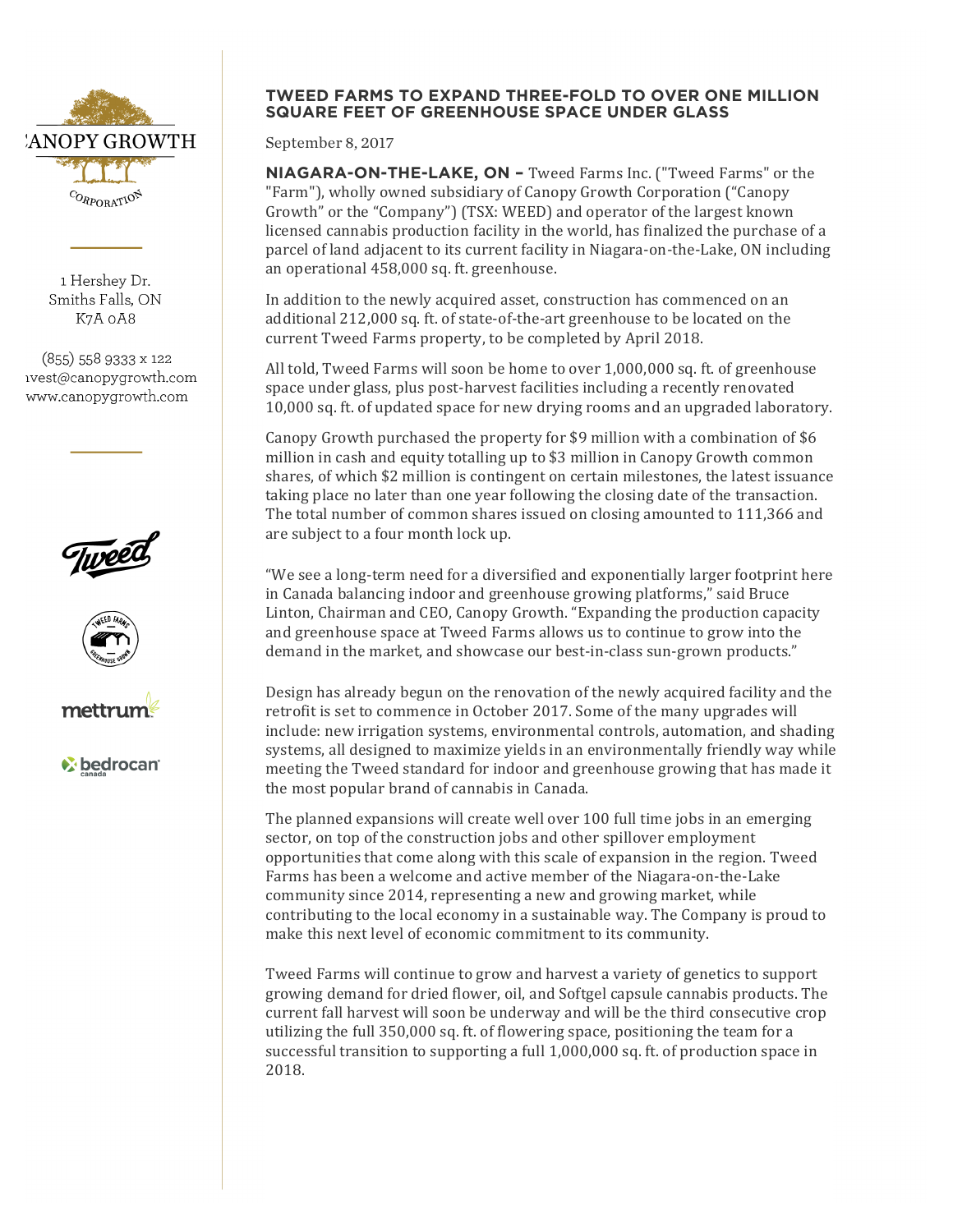Here's to Future (Quality, Sun-Grown) Growth.

Contact:

Jordan Sinclair Director of Communications Jordan@canopygrowth.com 613-769-4196

Investor Relations Tyler Burns Tyler.burns@canopygrowth.com 855-558-9333 ex 122

Director: Bruce Linton tmx@canopygrowth.com